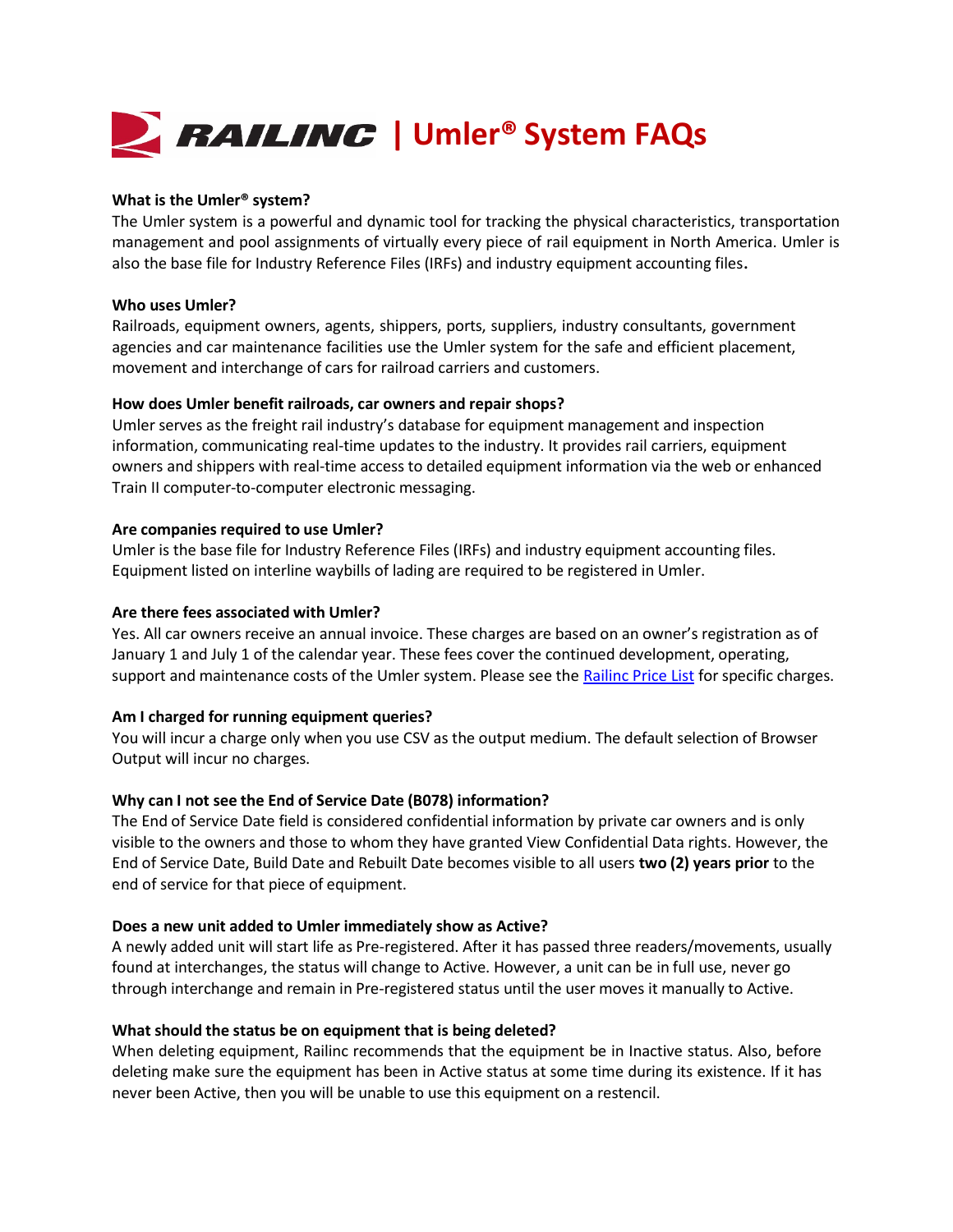### **Should I delete all of my inactive equipment IDs?**

This is a business decision. If the car is sidelined for a short period of time, then probably no. If the car is inactive due to a Restencil/Transfer, then probably yes. All cars in Umler are subject to registration fees. If you are not going to use the ID again, consider deleting it. All deleted IDs can be restored via the Add-Back process.

# **Can equipment be restenciled if it appears on the Umler Exception file?**

Yes, both pieces of equipment (old and new equipment IDs) must be entered on the Exception file before the restencil can occur.

# **Is Original Cost/A&B Data carried over to the new equipment on a Single and/or Multiple Restencil?**

The buyer must receive both Confidential and Equipment Rights from the seller for Original Cost/A&B Data to carry over to the new equipment on a Single and/or Multiple Restencil.

# **Is there a best practice on how to query and pull back all transactions on a piece of equipment?** Yes. Click the Search All Dates box when querying transactions over a large period of time.

**Is there a way to view all transaction data at once instead of clicking through each transaction?** Yes. Go to the Output To box and select Browser Detail if you want to see all the information for multiple transactions at once.

# **Can third-party agents gain access to my equipment if I delegate permissions?**

Yes. With a valid Letter of Authorization (LOA), you can assign Umler Query access to authorized users, who can view and/or maintain Umler records for specific marks.

#### **Does the Reflectorization rule include passenger cars?**

Yes. All cars are subject to the Reflectorization rule as of November 28, 2015.

# **How far back does the Historical Lineage Query go?**

The historical lineage of a car is tied to the EIN (Equipment Identification Number) of the car. If the information is available, the historical lineage will go back to 1992, when the EIN was introduced.

# **What must the status of equipment be in order to Restencil it?**

The source equipment ID(s) of a restencil process must have a status code (USCD) of  $A -$ Active or  $I -$ Inactive before it can be restenciled. Any other status will result in an error message.

#### **What is the difference between the Umler Owner and Stenciled Mark Owner?**

The Umler Owner is the entity that actually owns the physical unit. The Stenciled Mark Owner is the entity that owns the Mark ID (the painted mark on the side of the unit). The Stenciled Mark Owner can be different from the actual owner.

#### **Can an EIN ever be reused after a car is deleted?**

No. Deletion removes that number from the system. Using the Add-Back Equipment function will return the car to the system and reactivate the EIN for that car.

#### **What are Umler ticklers?**

They are electronic notifications/emails meant to remind users of updates they must attend to. See *[Umler User Guide](https://public.railinc.com/sites/default/files/documents/UmlerUserGuide.pdf)* p. 177, Configure Ticklers. The Enabled check box must be checked in order for ticklers to be sent out. Also multiple email addresses can be used in each address field.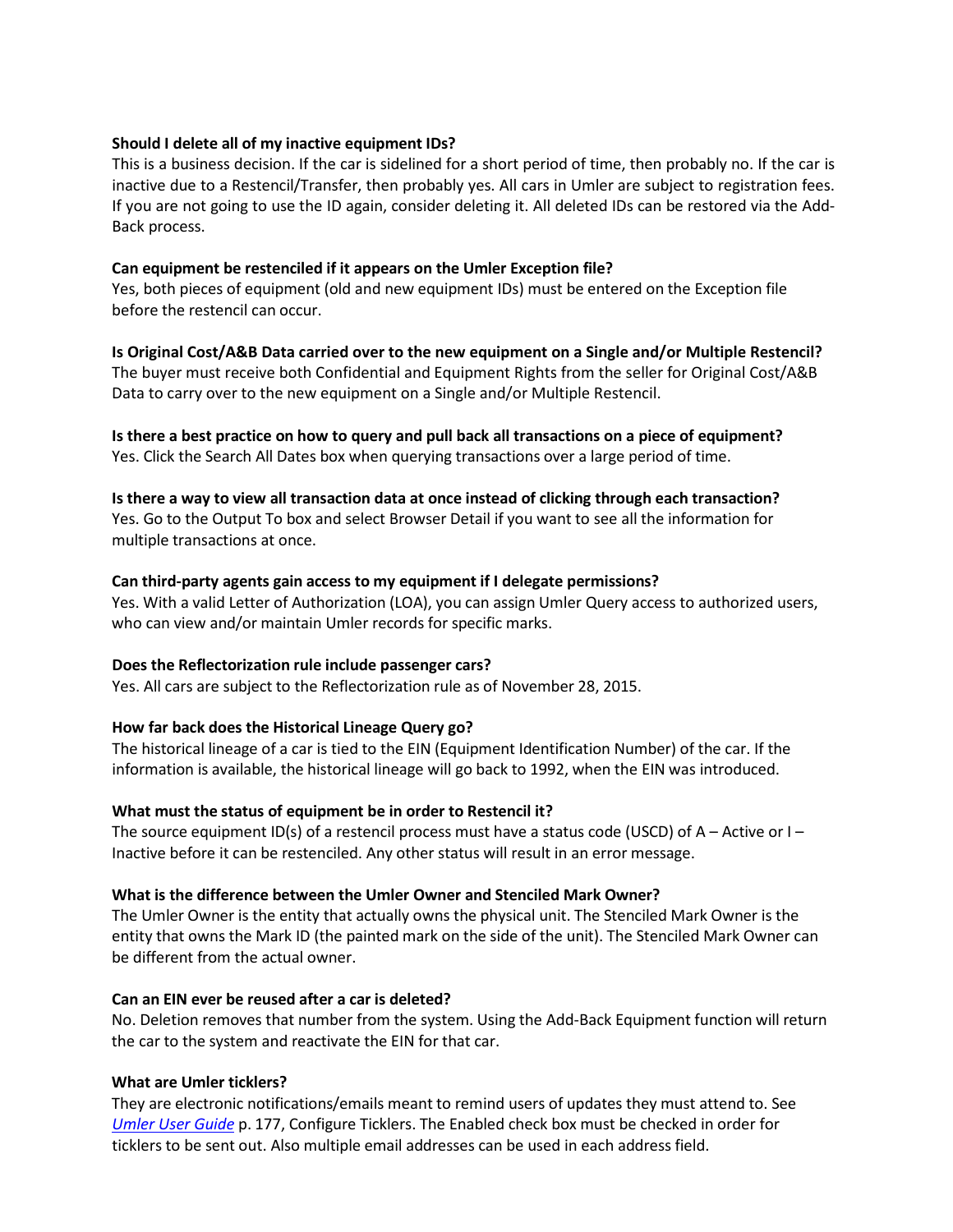### **Where can I learn more about Umler?**

The [Umler page](https://public.railinc.com/products-services/umler-system) on Railinc.com includes the following resources, available now to download:

- *[Umler User Guide](https://public.railinc.com/sites/default/files/documents/UmlerUserGuide.pdf)*: The user manual covers Umler features and functionality and provides stepby-step instructions for using the system.
- *[Umler Data Specifications Manual](https://public.railinc.com/sites/default/files/documents/UmlerDataSpecs.pdf)*: Each Umler data element is described in detail in this manual, which will help users as they add or modify equipment.
- [Umler Demos:](https://public.railinc.com/products-services/umler-system) These task-related video demos will help users learn core Umler functionality.
- [Umler Quick Guides:](https://public.railinc.com/products-services/umler-system#umler-quick-guides) These printable quick guides focus on specific areas of Umler functionality, including equipment queries and equipment maintenance.

#### **How do I access Umler?**

You must have a Railinc Single Sign-On (SSO) account to access Umler. To create an SSO, go to [www.railinc.com.](http://www.railinc.com/) The SSO login is located at the top, right of the page. Click Register Here and follow the prompts to establish your account. You will receive an email confirmation of your profile, which you must verify within 14 days to unlock your account.

If you already have an SSO account, you do not need to create a new one. Once you have established an SSO account, you can request permission to access Umler after you have logged on with your SSO account at [www.railinc.com.](http://www.railinc.com/)

# **What roles are available to Umler users?**

The following roles are available to Umler users. Your company administrator will approve your request. If your company does not have a company administrator, Railinc will approve your request and assign the company administrator role to you.

- **Component Maintenance Access:** (Mark required) Ability to Add/Modify/Delete components.
- **Umler Access for Maintenance:** (Mark required) Access to Umler transaction/update functionality (including Notice Management).
- **Umler Access for Query:** (Mark required) Access to Umler Query functionality (Display Unit, Equipment Query, Car Management Query, Transaction Log, Inspection History, Historical Lineage Query, Locomotive Historical Blue Card Query, and Equipment Unit Comparison).
- **Umler Advanced Query Access:** (Mark required) Ability to download data from the Umler system. For some queries, downloading data may incur per-record charges.
- **Umler Bulk Upload:** (Mark required) Upload transactions in CSV format. Upload corrected notices in CSV format.
- **Umler Manage Future Trans:** (Mark required) Create, view, and delete transactions that the system will process at a specified future date.
- **Umler Refresh Request Access:** (Mark required) Allows a company to resynchronize its local copy of pool and equipment data following an interruption of messaging or an error occurring at the company site (limited to Train II subscribers).
- **Umler CSEG Access:** (Mark required) Create, modify, or delete company-specific equipment group headers. Add or remove equipment from a company-specific equipment group.